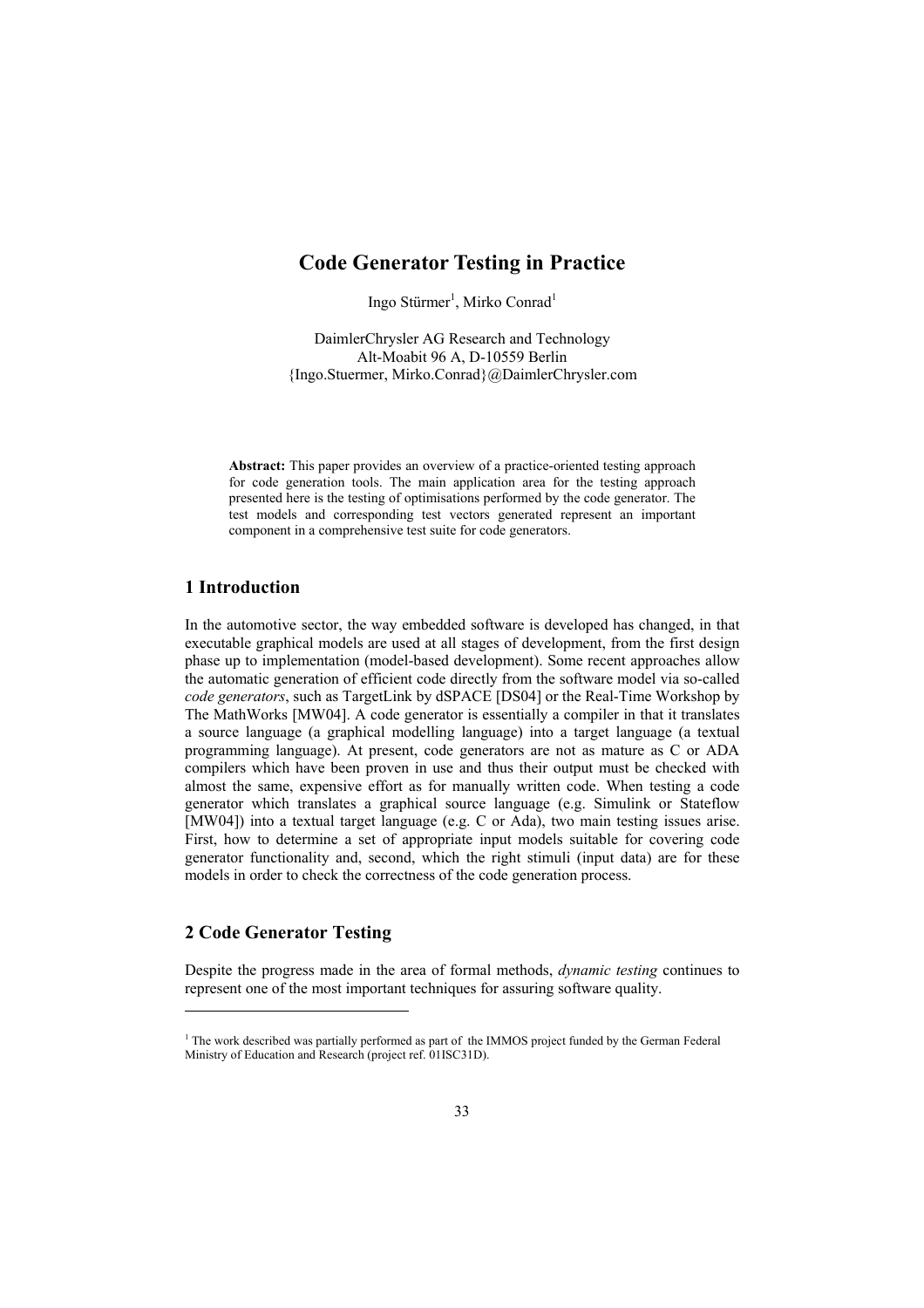Dynamic testing is considered to be the execution of a test object on a computer with selected test data. The aim of this execution is to check - in a real operating environment - whether or not the test object behaves like a defined test reference. In the case of code generator testing, test cases are graphical models ('*test models*') which have to be stimulated by appropriate test data sets ('*test vectors*'). The correct functioning of the code generator, i.e. the correct transfer of the models into C code, can be ensured using *back-to-back tests* between the test models and the code generated from them. We can assume that the code generator is working correctly if *invalid test models* are rejected by the code generator, i.e. are not translated into C code, and *valid test models* are translated by the code generator and the code generated from this behaves in a 'functionally equivalent' way. In order to check functional correctness, the test model and the C code generated from it are stimulated with the same test vectors and the respective system reactions are compared. In doing so, test data sets and system reactions are not considered to be statical values but rather time-variable data courses. Upon comparison, the system reactions of model and C code to one and the same test vector must be sufficiently similar. Those interested may refer to [CFP03] for more information on this subject.

The following chapter outlines the code generator testing approach and looks at the systematic selection of the test cases, i.e. of the test models and corresponding test vectors, as well as the automatic generation of test models.

## **3 Code Generator Testing Approach**

This chapter surveys the overall principles of the proposed code generator testing approach (for a more detailed explanation, please refer to [SC03]). The main tasks are shown in Figure 1 and are described in the following:

(A) A formal specification of a code generator transformation is created as a graph rewriting rule. We used graph transformation rules for this purpose since they give us a clear understanding of how patterns of the input graph are replaced and transformed into code. In a different approach, these transformation rules could also be used for a compact description of code generator behaviour [BKS04].

(B) The graph transformation rule is then used as a blueprint to describe the possible input domain of a transformation rule with the Classification-tree Method [GG93]. With the test models generated from the classification-tree with a so-called *model generator* (MG, see section 3.1), we now have representative input models to cover the code generator's functionality with regard to a specific transformation. However, before we can observe the code generator's correct behaviour, we need the right input data to stimulate these models.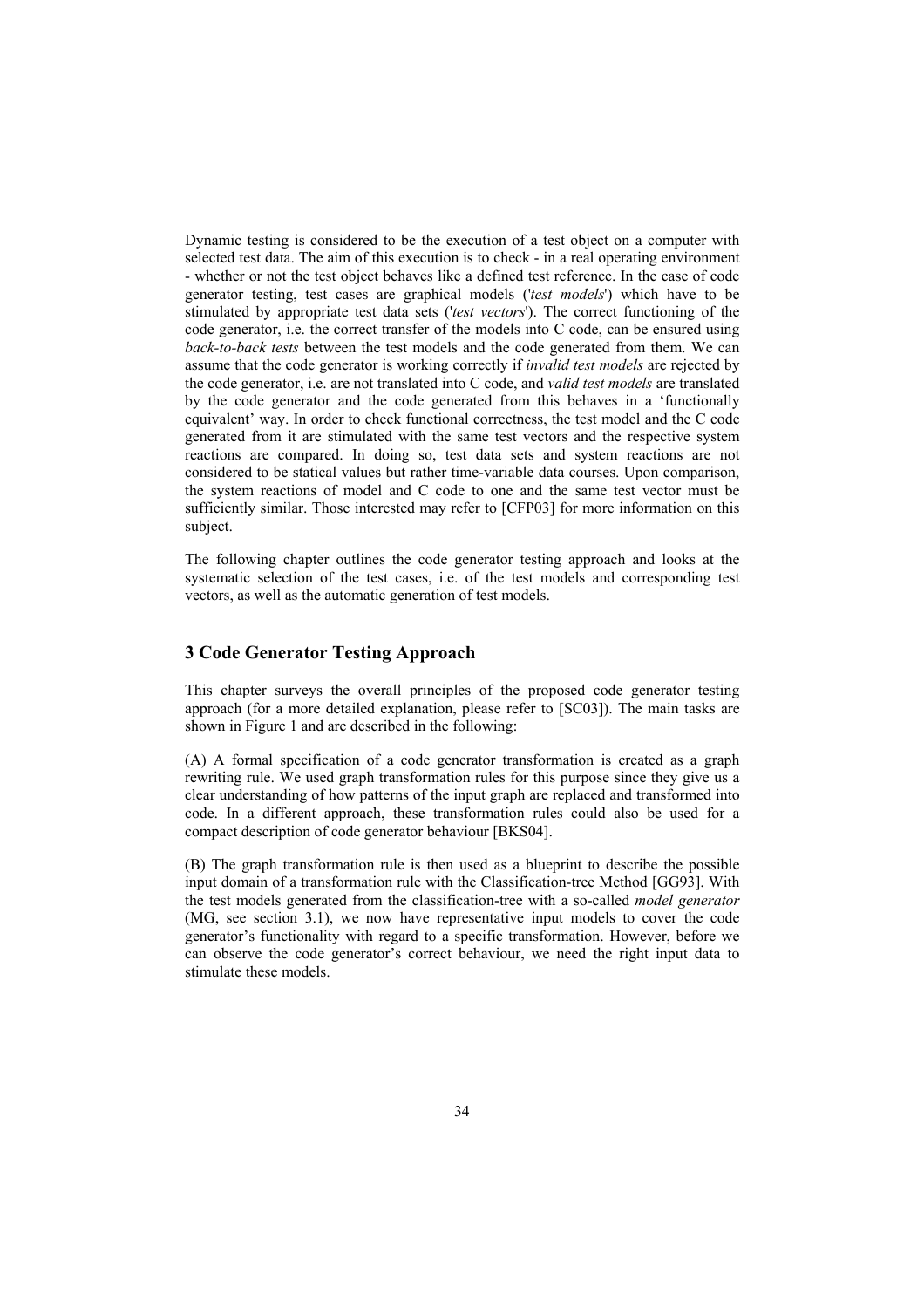(C) In order to stimulate all possible 'simulation pathways' through a given test model, we employ structural coverage metrics on model level. Automated test vector generation with regard to these coverage measures is used to find a selection of input data which achieves full structural model coverage. This can, to a large extent, be automated using tools such as Reactis [Re04].



Figure 1: The Code Generator Test Approach

(D) After code generation has been carried out, a similar approach is followed on code level: this time structural testing is used to create a second set of test vectors, which guarantees complete structural coverage of the C code generated. In this case, automation can be achieved with the aid of the evolutionary structural test tool [WSB01].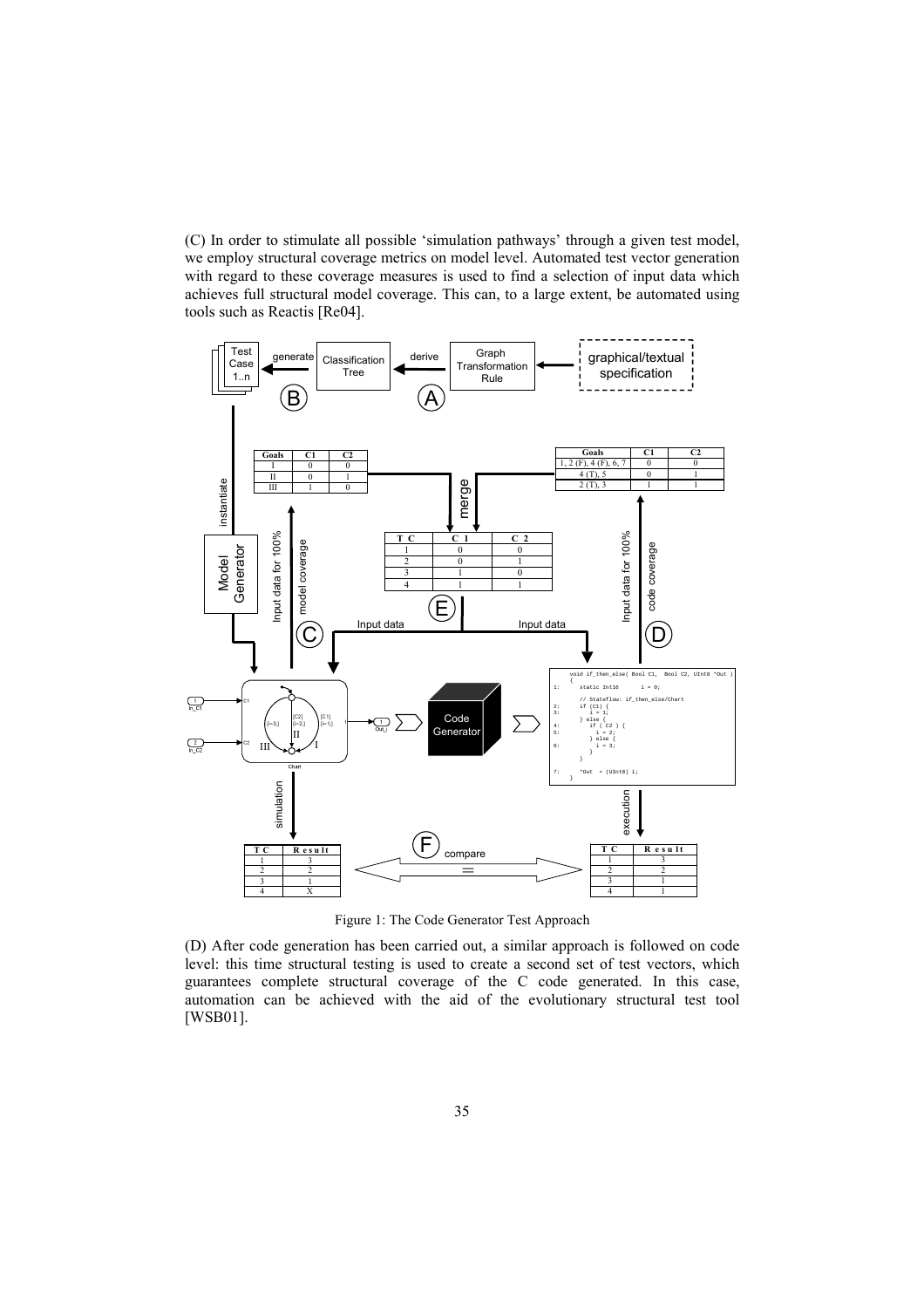(E) After test vector sets for model and code coverage have been generated, both test data sets are merged together. This is necessary because the control flow of the model and the code could be different. On the one hand, optimisation techniques could omit or melt branches of the model. On the other hand, the code generator could produce additional code, e.g. for protecting a division operation for a possible division by zero. Nevertheless, both the test model and the autocode are then stimulated one after the other with the resulting amount of input data (*back-to-back test*).

(F) Finally, the model and the code outputs are compared. If these are sufficiently similar for one and the same test vector, this is an indication that the code generator and the other tools used (e.g. compiler, linker) are working correctly. If, however, they are (substantially) different, one can conclude that this is due to an incorrect implementation of the code generator, a problem with one of the other tools involved, a faulty test model or an incomplete specification of the optimisation (incorrect graph transformation). The comparison of system reactions can be automated by using the MEval tool [IT04].

#### **3.1 Automatic Model Generation**

In [SC03] the authors state that the number of possible test models which could be derived from the classification tree is very high (a few hundred is not uncommon). We therefore developed a so-called *model generator* which uses the concept of meta-model transformation for generating Simulink or Stateflow models from the classification-tree automatically (see Figure 2). For that purpose, the XML-representation of the classification-tree is transformed with the graph-transformation tool GReAT from Vanderbilt University [Kar03]. The transformation phase is followed by the generation of executable models with the help of SimEx [IT04], a tool which allows the conversion of Simulink or Stateflow models from or into XML representations.



Figure 2: Principles of the Model Generator

## **4 Conclusion**

This paper presented a practice-oriented test approach for the verification of a code generator's correct functioning. The main benefits of this testing approach could be summed up as follows: first, the test models for the code generator are designed systematically, based on formal specifications of the code generator transformations. This is an enhancement of existent approaches which are based on ad hoc generated sets of test models.